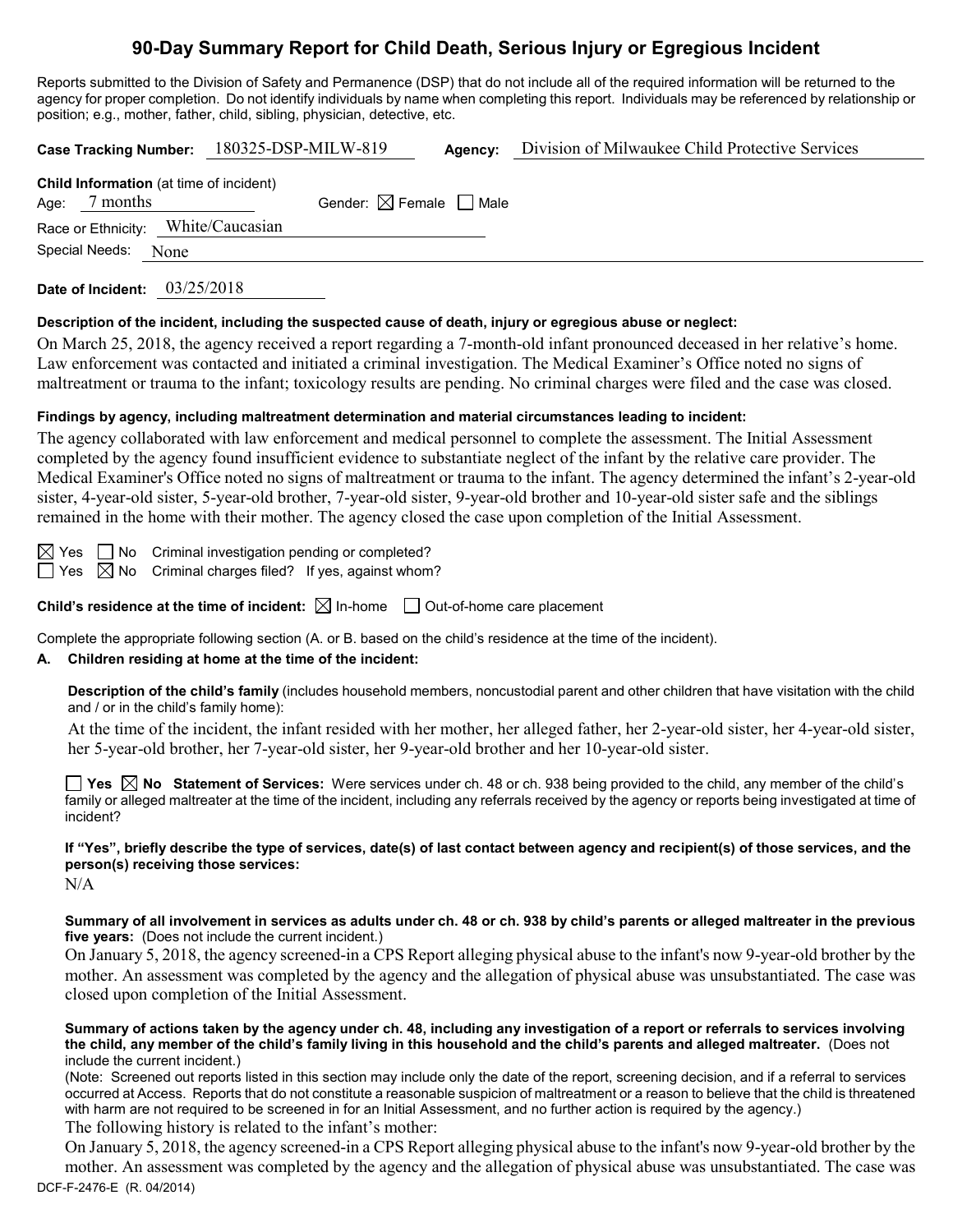closed upon completion of the Initial Assessment.

On July 18, 2017, the agency screened-out a CPS Report.

On March 16, 2016, the agency screened-out a CPS Report.

On February 20, 2015, the agency screened-out a CPS Report.

On October 28, 2014, the agency screened-in a Services Report. The agency provided the family with educational services.

On June 27, 2014, the agency screened-out a CPS Report.

On August 13, 2010, the agency screened-in a CPS Report alleging neglect to the infant's now 10-year-old sister and now 9-year-old brother by the mother. An assessment was completed by the agency and the allegation of neglect was unsubstantiated. The case was closed upon completion of the Initial Assessment.

The following history is related to the infant's relative, who was caring for the infant at the time of the incident: On August 12, 2010, the agency screened-in a CPS Report alleging neglect to the care provider's now adult daughter by the care provider, and alleging sexual assault to the now adult daughter by an unknown maltreater. An assessment was completed by the agency and the allegations of neglect and sexual assault were unsubstantiated. The case was closed upon completion of the Initial Assessment.

On October 9, 2002, the agency screened-in a CPS Report alleging neglect to the care provider's now adult daughter by the care provider. An assessment was completed by the agency and the allegation of neglect was unsubstantiated. The case was closed upon completion of the Initial Assessment.

**Summary of any investigation involving the child, any member of the child's family and alleged maltreater conducted under ch. 48 and any services provided to the child and child's family since the date of the incident:**

The agency collaborated with law enforcement and medical personnel to complete the assessment. The Initial Assessment completed by the agency found insufficient evidence to substantiate neglect of the infant by the relative care provider. The Medical Examiner's Office noted no signs of maltreatment or trauma to the infant. The agency determined the infant's 2-year-old sister, 4-year-old sister, 5-year-old brother, 7-year-old sister, 9-year-old brother and 10-year-old sister safe and the siblings remained in the home with their mother. The agency closed the case upon completion of the Initial Assessment.

#### **B. Children residing in out-of-home care (OHC) placement at time of incident:**

**Description of the OHC placement and basis for decision to place child there:** N/A

## **Description of all other persons residing in the OHC placement home:**

N/A

**Licensing history:** Including type of license, duration of license, summary of any violations by licensee or an employee of licensee or other actions that constitute a substantial failure to protect and promote the welfare of the child. N/A

#### **Summary of any actions taken by agency in response to the incident:** (Check all that apply.)

| Screening of Access report                           | Attempted or successful reunification             |
|------------------------------------------------------|---------------------------------------------------|
| Protective plan implemented                          | Referral to services                              |
| Initial assessment conducted                         | Transportation assistance                         |
| Safety plan implemented                              | Collaboration with law enforcement                |
| Temporary physical custody of child                  | Collaboration with medical professionals          |
| Petitioned for court order / CHIPS (child in need of | Supervised visitation                             |
| protection or services)                              | Case remains open for services                    |
| Placement into foster home                           | Case closed by agency                             |
| <b>Placement with relatives</b>                      | Initiated efforts to address or enhance community |
| Ongoing Services case management                     | collaboration on CA/N cases                       |
|                                                      | Other (describe):                                 |